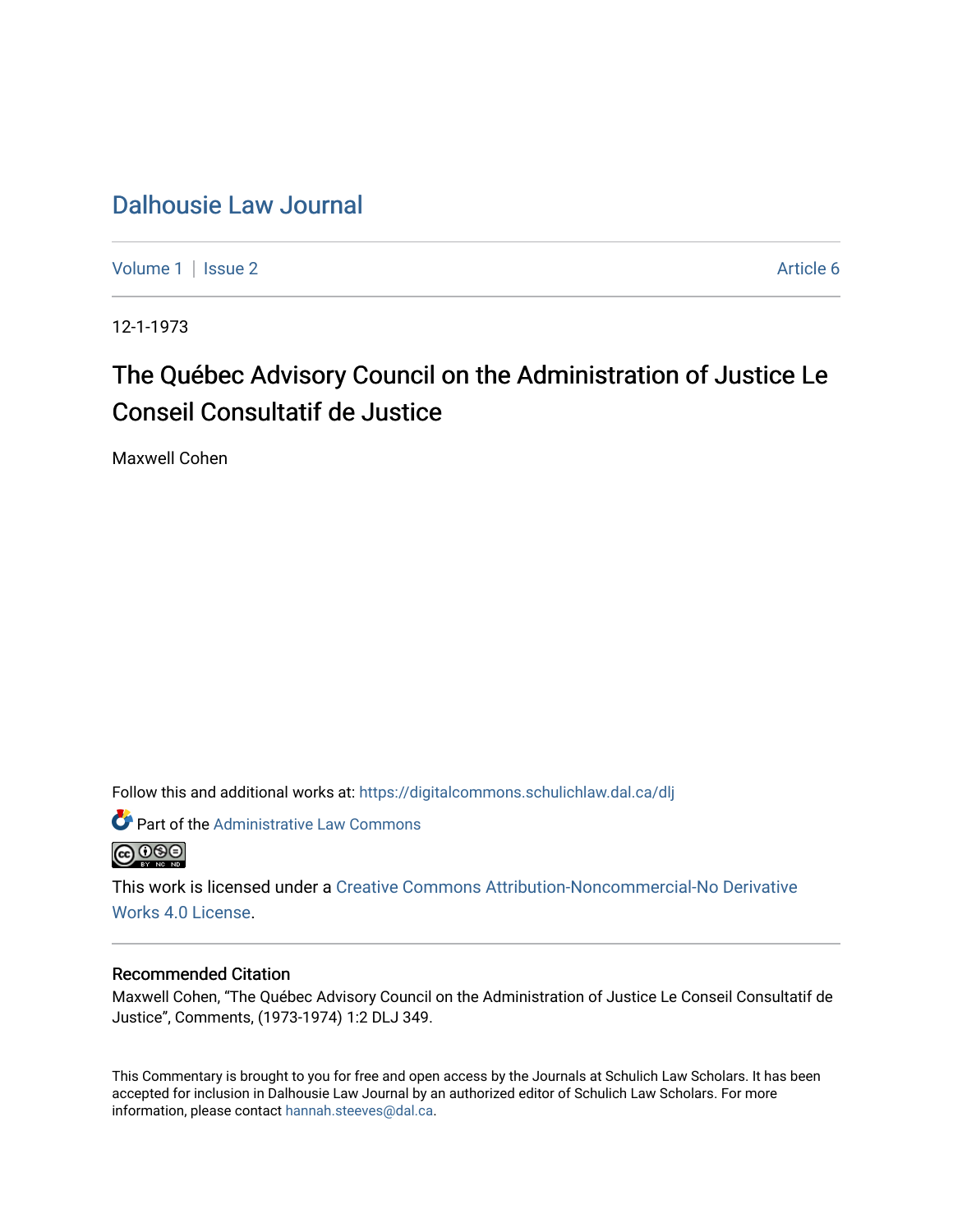The Québec Advisory Council on the Administration of Justice Le Conseil Consultatif de Justice Maxwell Cohen, Q.C.\*

Among the classical problems of democratic government perhaps few are so continuing in their challenge to the political imagination as the creation of better methods to balance the interests and the strategies of the governors and the governed. While in a loose sense democratic systems posit the notion that 'sovereignty' lies with 'the people' it is not without significance that the New Left and their varied allies now employ "power to the people" as a slogan that becomes a critique of the conventional machinery of representative government. For these reasons there are to be found, increasingly, in many western democratic countries varieties of institutions that attempt to better 'communication' between citizen and officeholder, and perhaps more important than communication, methods that attempt to increase the participatory input into the decision-making sector by the public, or technically competent portions of it.

These forms of "participation" cover a wide spectrum. They run from purely private sector, volunteer groups exercising an influence through the quality of their public statements or research, or through the ability to mobilize opinion, to the other end where government itself creates advisory bodies with the specific intention that they should provide the state systematically with a critical evaluation of programs and/or with new ideas often parallel to the established bureaucracy as a staff but not a line function. Even where government designs such para-official systems, these vary greatly in their duties, powers and status. A good example of this new predisposition towards advisory bodies and the scope of their authority and function would be to think of the role of the Economic Council of Canada, or the Science Council of Canada. These two entities have a permanent legislative

<sup>\*</sup>Maxwell Cohen, **Q.C.,** Macdonald Professor of Law, McGill University; President, Québec Advisory Council on the Administration of Justice.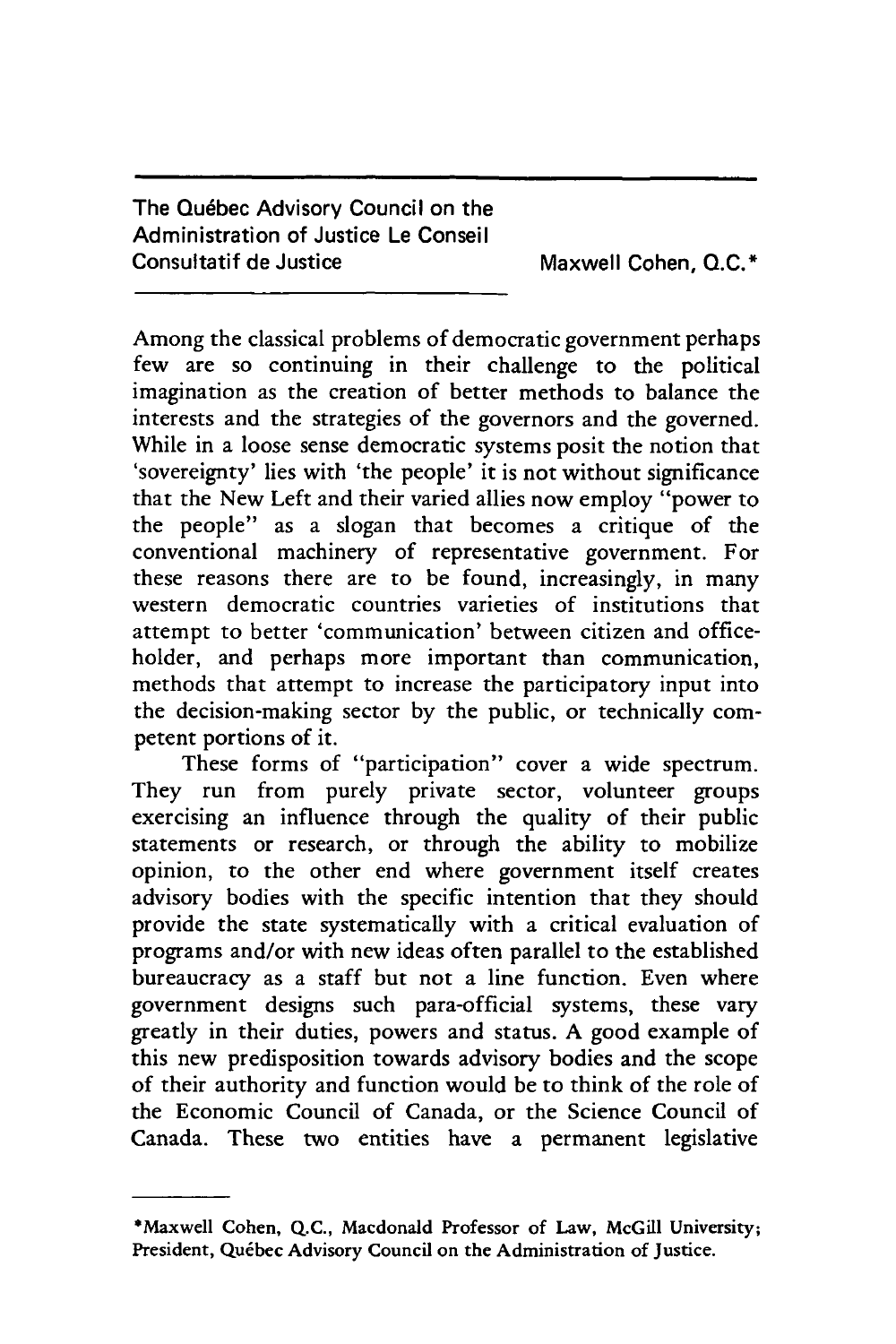mandate with substantial research and advisory powers buttressed by the image of a stern independence. They stand in contrast to the many *ad boc* advisory groups, particularly on the scientific side, to be found at the federal level at least, in such departments as Environment Canada where their role is limited and temporary.

Examples in the private sector are too numerous to recount here but almost any national organization representing consumers, trade unions or business, native peoples or cultural interests, now express themselves in useful and often very controversial research and statements to found their case for funding or more general changes in public policy.

A public sector advisory council or committee is, of course, usually much more restricted in its program and purposes and naturally does not have the wide-ranging freedoms that are usually associated with private groups making their case both to government and to the public. At the same time the complexity of government introduces new paradoxes into this consultative process. On the one hand government needs more and better experts for the increasing variety of interventionist activities, from pollution to economic development, from health to crime and rehabilitation. These officials must do the research and thinking required before political action can be taken. On the other hand the public demands a greater share in decision-making than ever before and politicians tend to promise electors more opportunities as part of the image they wish to 'sell' to make their parties attractive to the modern voter. Similarly, not all wisdom lies with the bureaucracy, even if great responsibility does. It is to the advantage of both government and the public that other sources be tapped for creative thought in many technical and policy areas and that equally, such groups be used as mechanisms to evaluate government programs themselves with a degree of objectivity, plus the sympathy that may not always be present at the private sector level where there may be a special 'axe to grind' as part of the program of the interests concerned. Nevertheless so much good has come from the private sector in action that it would be quite wrong to calculate the balance between para-official advisory agencies as against private groups in terms of the quality of their contribution. It is enough to say that there is a sufficient shortage of skill and wisdom considering the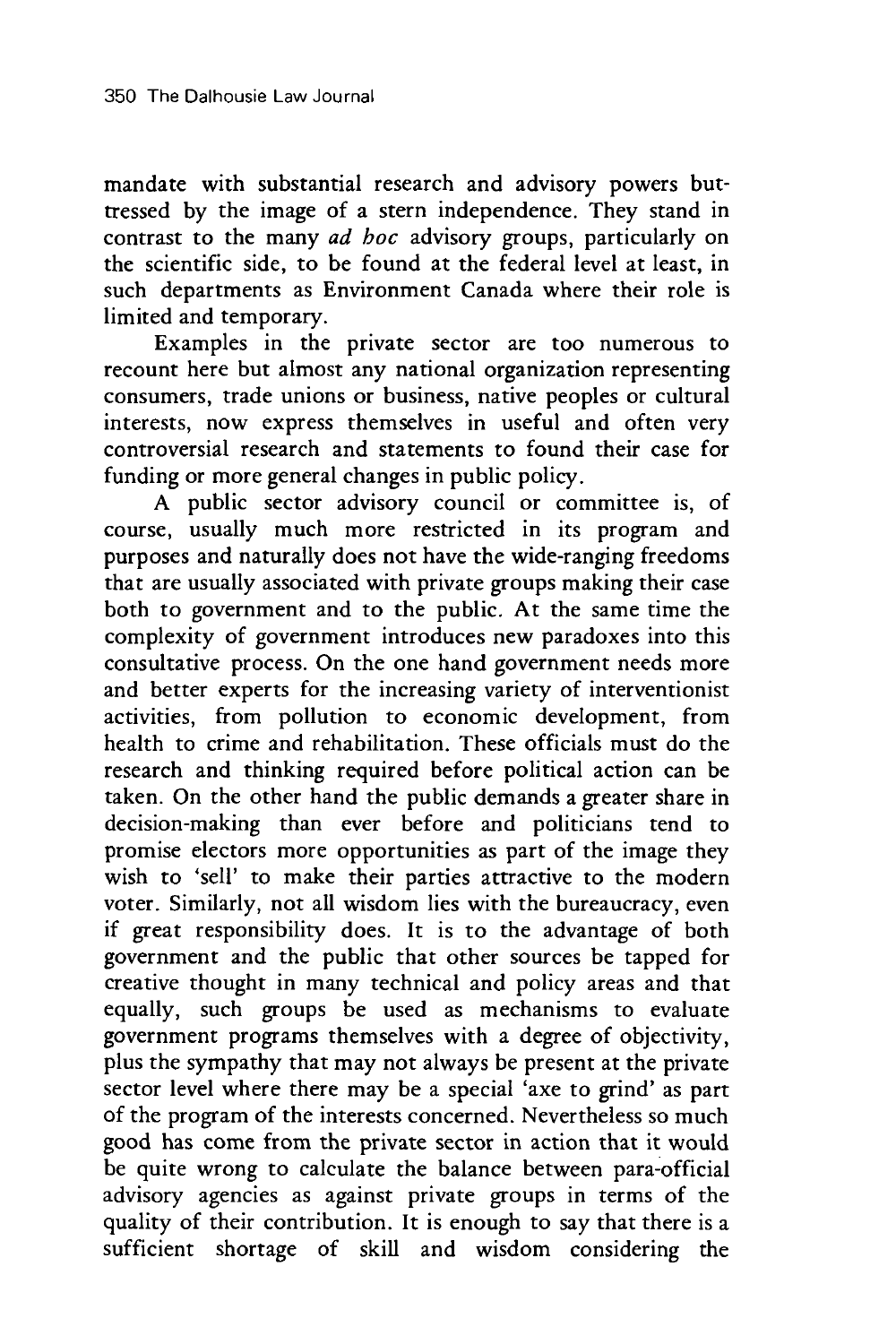magnitude of human problems ahead that any sensible government should be ready to receive knowledgable, wellconsidered views whatever the source.

From these general observations it is a short leap to reflect on the rise in official advisory agencies of many types, within recent years, at both the federal and provincial levels. In Quebec, for example, the Superior Labour Council, an agency that included representatives of labour, and management, has been functioning for almost two decades. An economic advisory council has had a role, if not too conspicuous a one, for almost the same length of time. Advisory bodies have appeared in the fields of welfare and education within the past seven or eight years.

It is significant, however, that until the late 1960's 'outside' legal advisory activities in government, created specifically for such purposes, have been exceptional. While the Uniformity Commissioners have functioned for a very long time law reform commissions are a creation of only recent years in most provinces and the use of general advisory committees to aid governemnts at the provincial or federal level, on questions concerning the administration of justice, remained relatively rare. Indeed, it is this rarity which renders so conspicuous the Quebec Advisory Council on the Administration of Justice. It was the first advisory council established by a provincial government, in a Cabinet Order in 1955, and to the best of this writer's knowledge it remains today the only advisory council of its kind, not engaged in law reform commission work as such, but in a continuing review of the general state of the justice system.

Its origins are the happy accident of a resolution adopted by the Québec Sub-section on Criminal Justice of the Canadian Bar Association when the Québec branch of the Association met, in May of 1964, in Québec City. There the analogy was drawn in debate between the emergence of advisory arms of government in other sectors, but not in the area of the administration of justice, and the Sub-section concluded that the time was ripe for the creation of such a council in Quebec. It is to the credit of the Hon. Claude Wagner when he became the Liberal Minister of Justice in December of 1964 that he invited those who had proposed the scheme at the Canadian Bar meeting in the previous  $May$  – when he was present and at the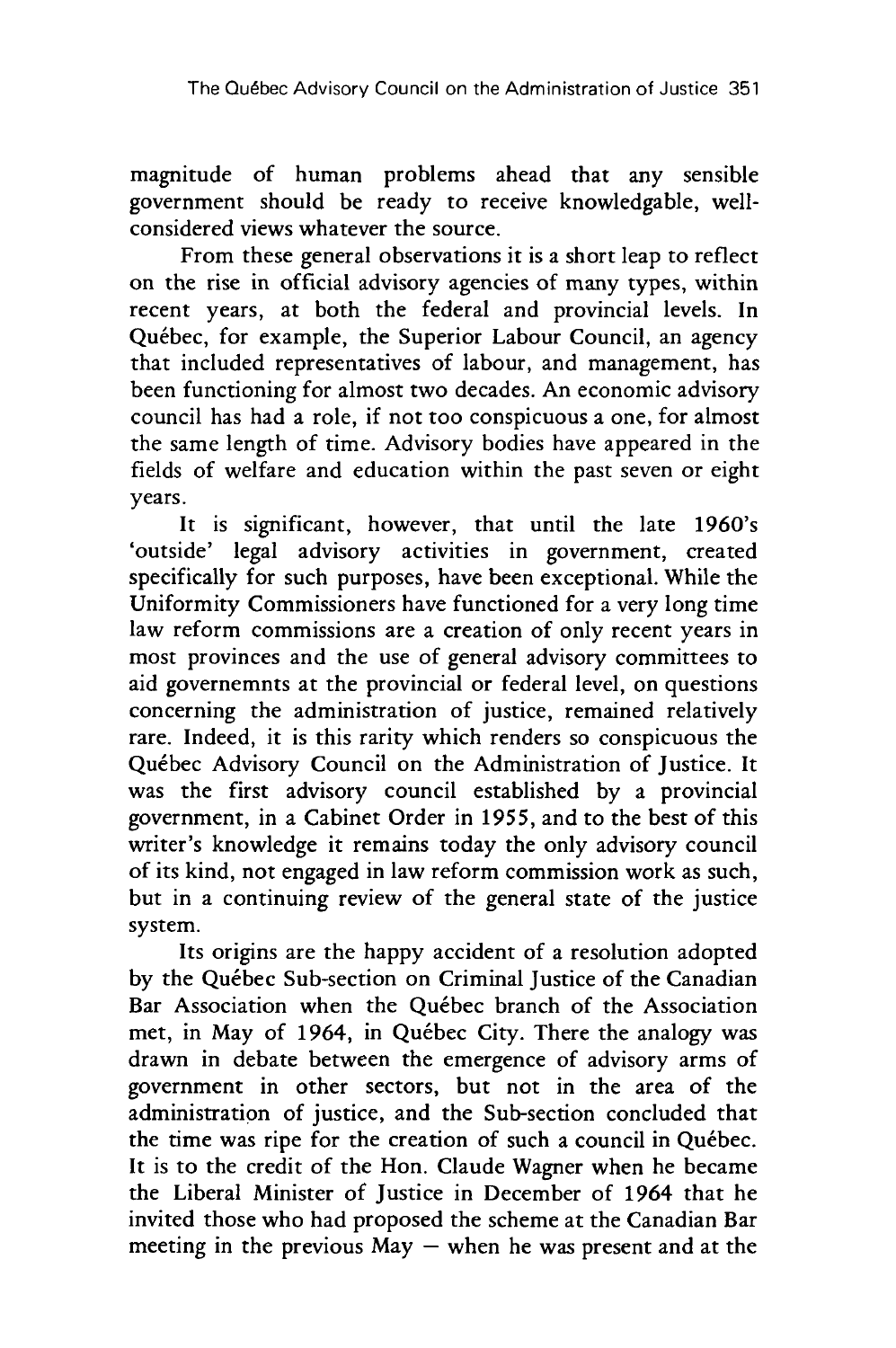time a Judge of the Court of Sessions  $-$  to formulate plans for such an agency to be sponsored by the government of the day. By April of 1965 the Québec Advisory Council was established (now titled "Le Conseil Consultatif" it no longer has representatives from the universities as it did formerly) with 21 members including the Deputy Minister of Justice and other senior civil servants. Most important the terms of reference were broad enough to include all aspects of the "administration of justice" in Québec and membership on the Council was drawn not only from the Bar and law schools, but from the general public and the behavioural sciences. Almost half the membership were non-lawyers and this influenced both the interests of the Council and the character of its work  $-$  sociologists, psychologists, penal reform experts, etc. The Bar itself was represented by distinguished members with experience as defence counsel, crown prosecutors and in labour relations. Only judges were excluded as the May 1964 Resolution had requested. By good fortune although the Council began with no legislative basis - only a Cabinet Minute as its cachet of authority  $-$  it had something perhaps more important namely a prestigious and capable counsel as its first chairman, Maftre Jean Martineau, Q.C., an acknowledged leader of the Quebec Bar and a former member of the Court of Appeal. The breadth of the membership was further emphasized by the appointment of Mme Thèrése Casgrain as Vice Chairman for she was by all odds the best known woman leader in the Province and a vigorous if controversial advocate of women's rights and civil liberties in general.

Without a fixed budget and only a very general mandate, the Council was serviced by the Department of Justice and initially developed most of its program through requests from the Department that certain subjects be studied. Two points should be noticed here: first, that the Council was primarily 'responsive' rather than 'initiative' in its approach to its work and, indeed, in these early days it seemed natural to give priority to subjects where the government believed such "outside" advice was urgent. Second, there was no systematic research program or facilities for it although the government would from time to time authorize individual studies by farming them out to academics etc., whenever so requested by the Council. The Secretariat of the Council was ably filled by a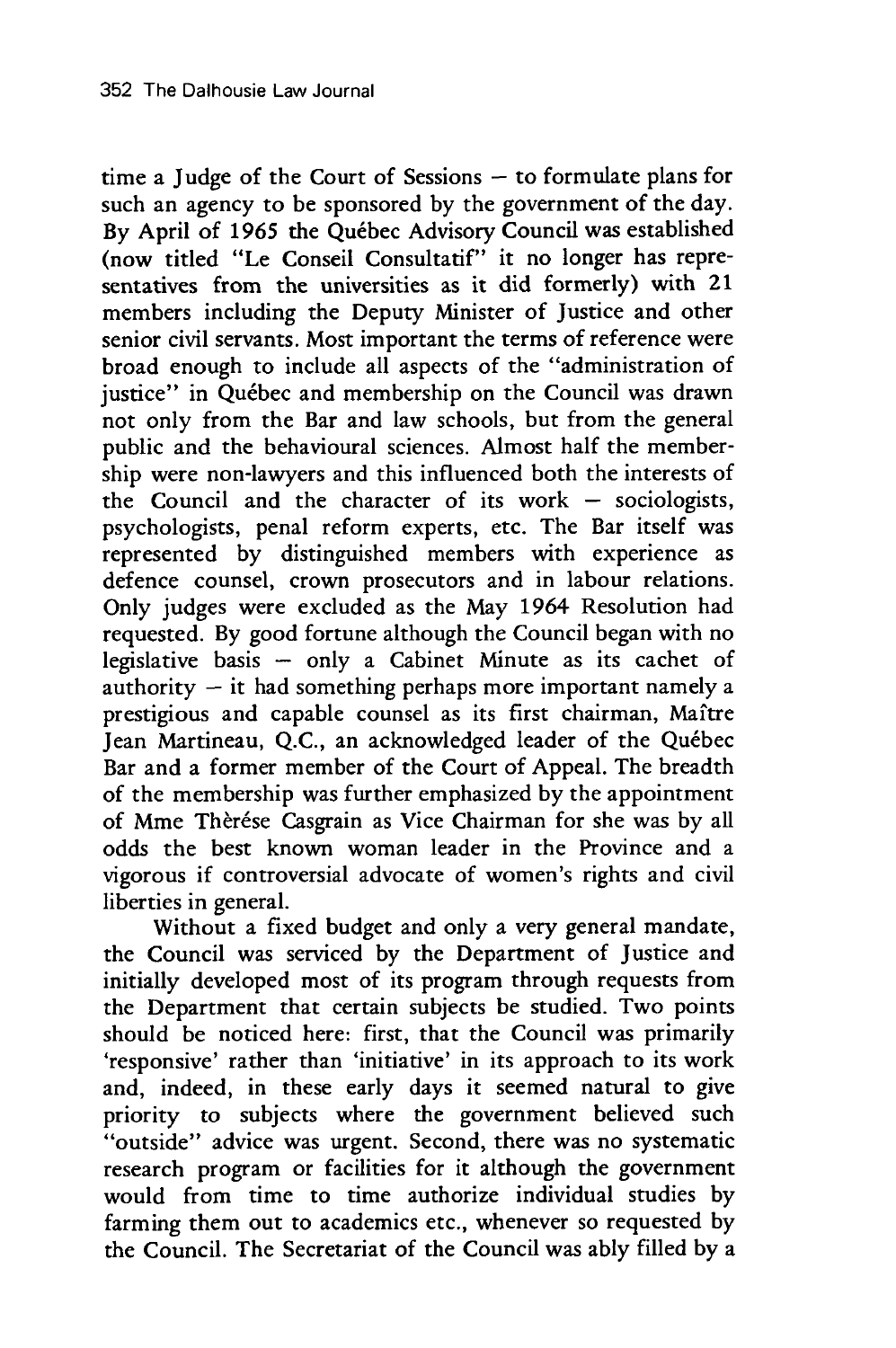member of the staff of the Laval University Faculty of Law, later its Dean and presently the Public Protector (Ombudsman) of Québec.

With broad terms of reference, a tendency to work on subjects in response to requests from Government, no formal secretariat or permanent research facilities, the Council developed the technique of the internal dialogue rather than extensive external research as its primary operating method. Good examples of its early work and its procedures are to be found in the lengthy discussions which took place in 1965 and '66 to consider the principles that should underlie a new police act for the province, one that would embrace all public and private police services, establish an administrative and disciplinary commission and set guide-lines for standards to be applied in the recruitment, training and administration of policemen and police forces. The Council led by Maftre Martineau hit upon the practical and successful device of not trying to draft legislation but only to agree on the main principles that the Council would recommend to Government.

With the wide experience around the table including police officials, crown attorneys, defence counsel, probation and penal experts etc., there was a quite serious level of technical wisdom altogether apart from the lay sensibilities about the police, their image and function  $-$  all of which came through the discussions often from sensitive general members of the Council such as Mme. Casgrain.

Other projects followed over the years: a study of the Ombudsman and recommended principles for his office; a revision of the Coroner's Act with new limits on the Coroner's rather extraordinary powers to detain and to conduct proceedings with limited procedural safeguards; legal aid schemes; victims of crime and compensation. Some of these studies were reinforced by limited outside research and consultation but mostly they reflected a continuing dialogue at meetings held usually once every four to six weeks and out of which would come recommendations, on principle, to be then carried forward by the Ministry as it saw fit. Not all of the recommendations were, of course, accepted, but the impact of the work of the Council, always cast in the form of recommended ideas or principles, was noticeable in the legislation that followed in these areas.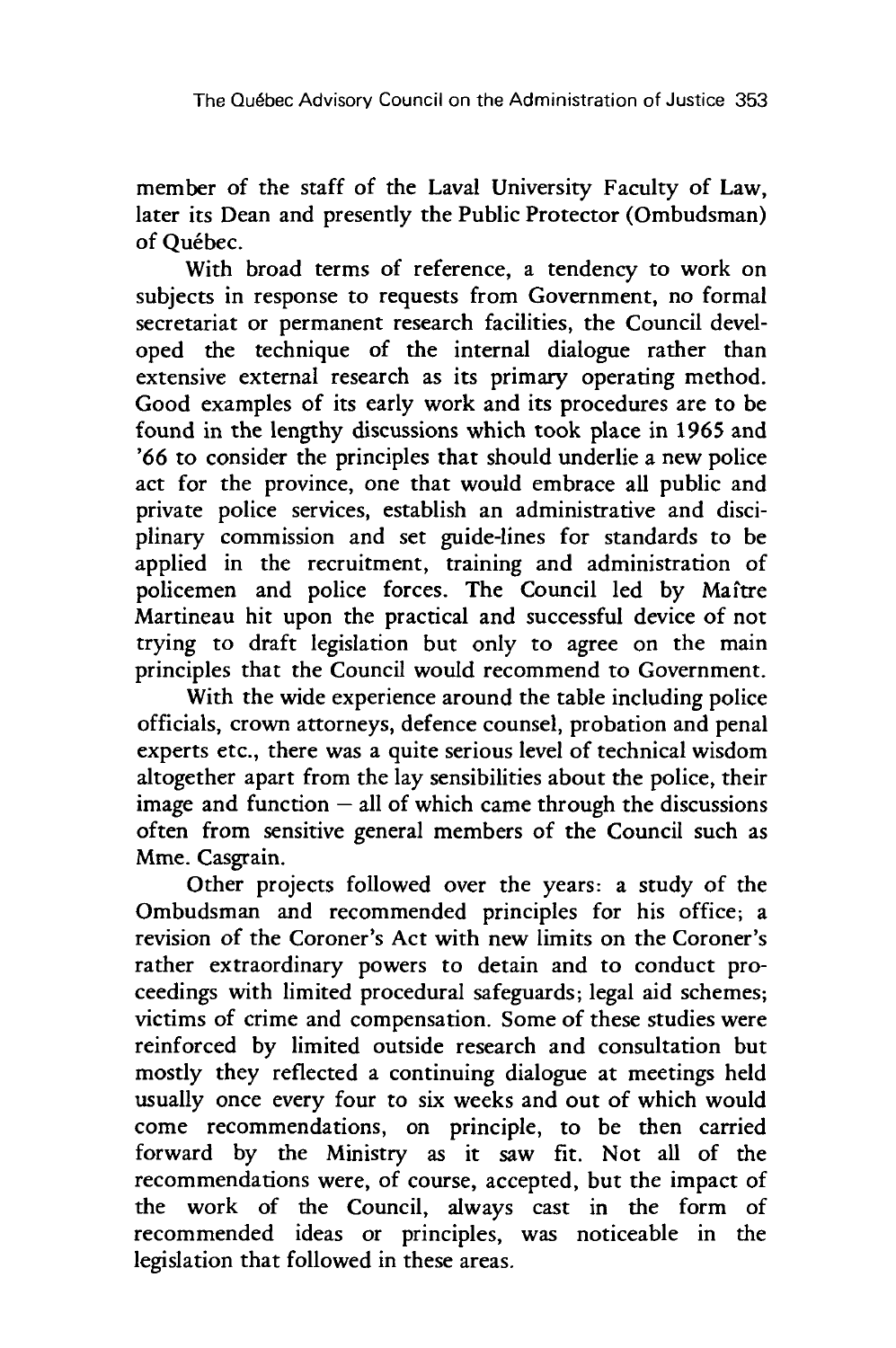Some dissatisfaction was felt in the latter nineteen sixties and early seventies with the Council's excessively informal structure and powers. This stemmed partly from a decline in the intensity of its activities for a year or two although both the Union Nationale (as well as the Liberal Government) gave the Council considerable support despite the change in Government. By 1970/71 it was clear, however, that the Council would be better founded if it rested on a more precise legislative base. Accordingly in 1971 the Québec Assembly enacted a Statute creating the Council with a President and Vice-President plus a membership totalling 16 from various categories, professional and non-professional, all to be appointed by the Lt. Governor in Council. The two principal changes from the old to the new system perhaps were first, the composition of the Council which was made quite rigid in the various sectors to be represented  $-$  the Bar, the universities, agriculture, labour etc., and, second, that while the Council was now to have a secretariat, a budget and research assistance, studies to be undertaken by the Council would first have to receive the permission of the Minister of Justice. Its annual report to the Minister and all studies were required to be made public.

The Council has now proceeded under its new statute for two years. Presently it meets once every four weeks, is quite well served on the secretariat and research side by Ministry personnel and has a modest but reasonable budget. One of the difficulties now being encountered, however, is a tendency to choose subjects which often require considerable research, and the documentation may be reaching the point where busy members do not have the time to study the material in detail. Similarly, the Government tends to expect of the Council that it will give a priority to ministerial requests and this priority may or may not interfere with the line of development of major interest to the Council itself  $-$  although there is little evidence yet that the Council does not in fact do both tasks without difficulty, namely meet the government priorities and develop its own lines of thought and discussion.

Finally the Council is about to embark on a number of projects which touch on the foundations of the administration of justice itself: the efficiency of the Courts, the training of judges, the adversary system; a re-examination of the role of the police and custodial systems. All of these areas are likely to